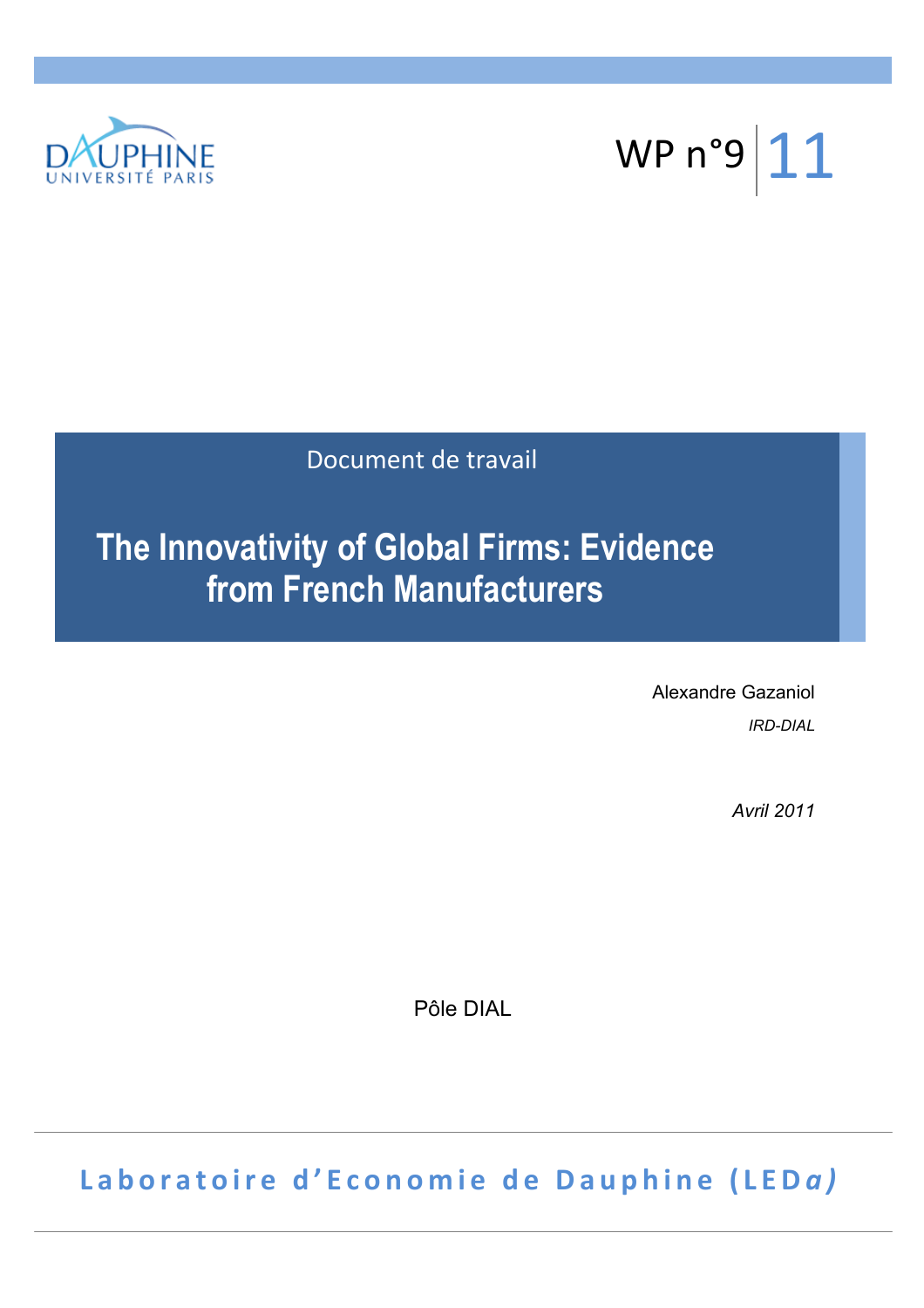# **THE INNOVATIVITY OF GLOBAL FIRMS: EVIDENCE FROM FRENCH MANUFACTURERS**

Alexandre Gazaniol<sup>123</sup> – University Paris-Dauphine

# **Abstract**

This paper investigates to which extent exporters, importers and multinational firms have a greater propensity to start innovation activities. To do so, we merge two different French Community Innovation Surveys (CIS) and use the model of Crépon *et al.* (1998), which allows us to estimate the impact of internationalization on the decision of investing in R&D, the intensity of R&D (ratio R&D expenses/sales) and knowledge output. The model is applied to a sample of first-time innovators, which are compared to a sample of firms that do not engage in innovation activities. The first result is that global firms are more likely to start investing in R&D: indeed, they have to face tougher competition and this seems to be an additional incentive to invest in R&D. However, R&D intensity is not affected by international activities and seems to decrease with size, which could mean that the first investment in R&D is always a cautious one, which takes the form of a fixed cost. Finally, international activities are found to increase the capacity of innovating, regardless of size, industry, and R&D intensity. In particular, outward FDI seems to be an asset for developing new products for the market. This could be due to the access to new information sources and/or a more efficient use of these sources.

l

 $^1$  Université Paris-Dauphine, LEDa, 75775 Paris Cedex 16.

 $<sup>2</sup>$  IRD, UMR225, DIAL, 75010 Paris.</sup>

 $3$  I'd like to thank Frédéric Peltrault and Estelle Dhont-Peltrault for their help and useful remarks. This research was financed by the consulting company Pramex International (Groupe BPCE), which employs me under a CIFRE convention.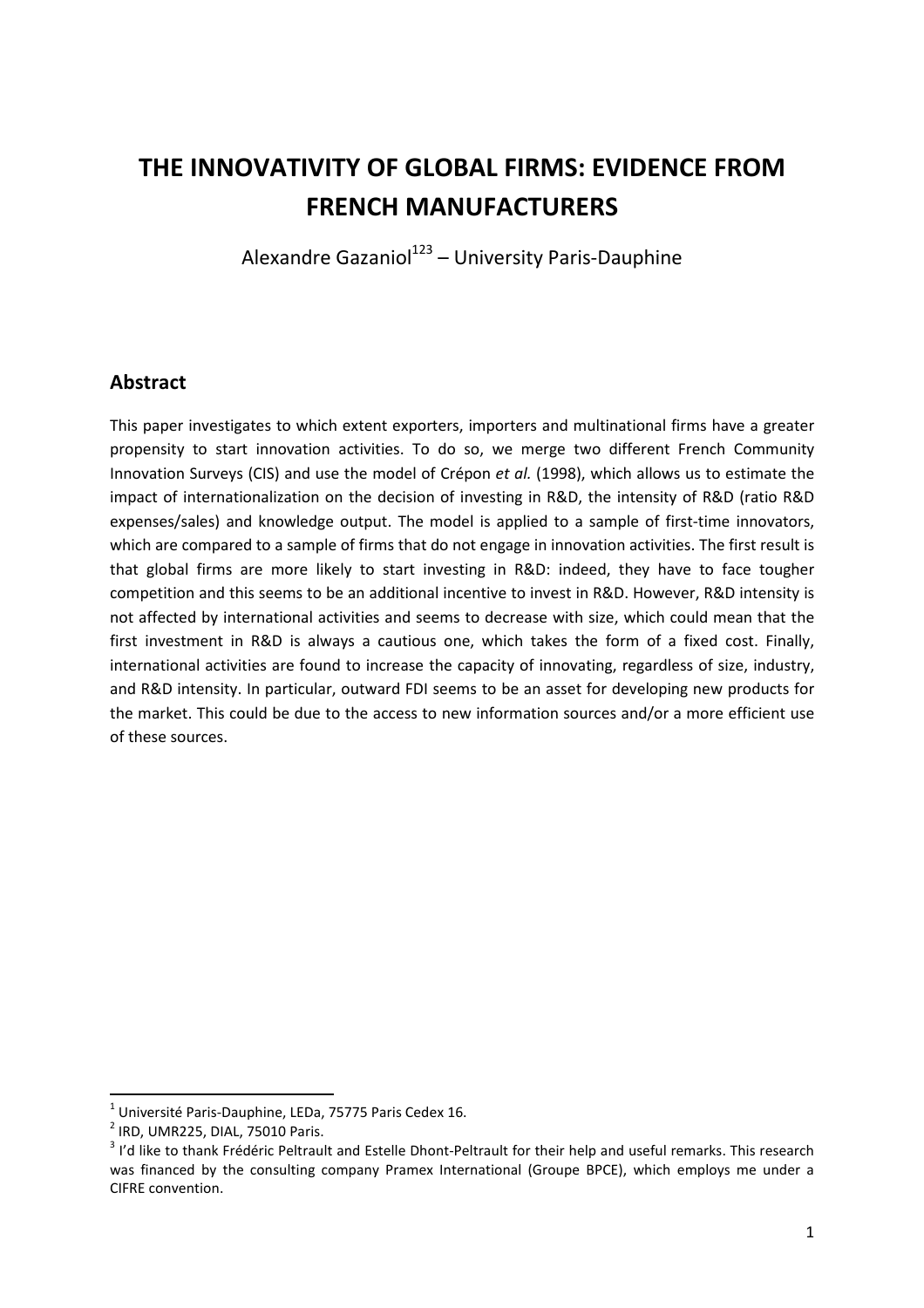# **Introduction**

The current economic crisis brought new attention to industrial firms and Small and Medium Enterprises (SMEs). Supporting these firms is one of the top priorities of the French "big loan", a government-backed spending program aimed at boosting France's strategic investments. This specific action aims to articulate with a broader policy supporting research and innovation. Indeed, given the rise of emerging economies, innovation is considered as a crucial tool for preserving and developing industrial activities in developed economies.

In this context, this paper aims at identifying the factors that could contribute to strengthen manufacturers' innovation activities. We use a sample of French first-time innovators (here called "switchers") and firms that do not engage in R&D activities. Following the model of Crépon, Duguet and Mairesse (1998), we set up an econometric model that describes switchers' innovation process in three steps: deciding to invest in R&D, estimating R&D intensity, and producing knowledge. The main contribution of this paper is to introduce a dynamic dimension in the model and to focus on the impact of international activities on firms' innovation process. Indeed, firms that export, import and/or own affiliates abroad are expected to access specific knowledge and skills, which can increase their innovation capacities; they are also expected to have a greater incentive to invest in R&D, since they have to face tougher competition. Therefore, international activities might both affect inputs and outputs of innovation activities.

The first result is that regardless of size, industry and ownership, firms which export, import and eventually engage in FDI have a greater propensity to start investing in R&D. However, switchers' R&D intensity, meaning the share of R&D expenses in total sales, is not affected by international activities, and is found to decrease with size. Finally, firms that both export and import and multinationals are found to have a greater capacity of becoming innovators, regardless of size or R&D intensity. Engaging in FDI seems particularly important for developing new products for the market. Therefore, while most papers confirm that innovating boosts international activities, this paper demonstrates that the reverse causality is also true.

Section I gives a literature review. Section II presents the methodology. Section III describes the data and the variables that we use. Section IV gives some descriptive statistics of our sample. Finally, section V presents the results of our model.

# **Section I: Literature review**

A growing literature describes the process by which firms innovate and are able to increase their productivity. Griliches (1979) is the first to provide an analytical framework connecting investment in R&D to knowledge production then productivity growth. But we have to wait for Crépon, Duguet and Mairesse (1998) to provide a unified model which is adapted for empirical research. Hall and Mairesse (2006) summarize the three main contributions of this model (noted CDM):

First, it gathers several separated fields of empirical research in a global model, which successively estimates the decision of investing in R&D, the level of this investment (R&D intensity), knowledge production and firms' productivity, using a recursive system of equations.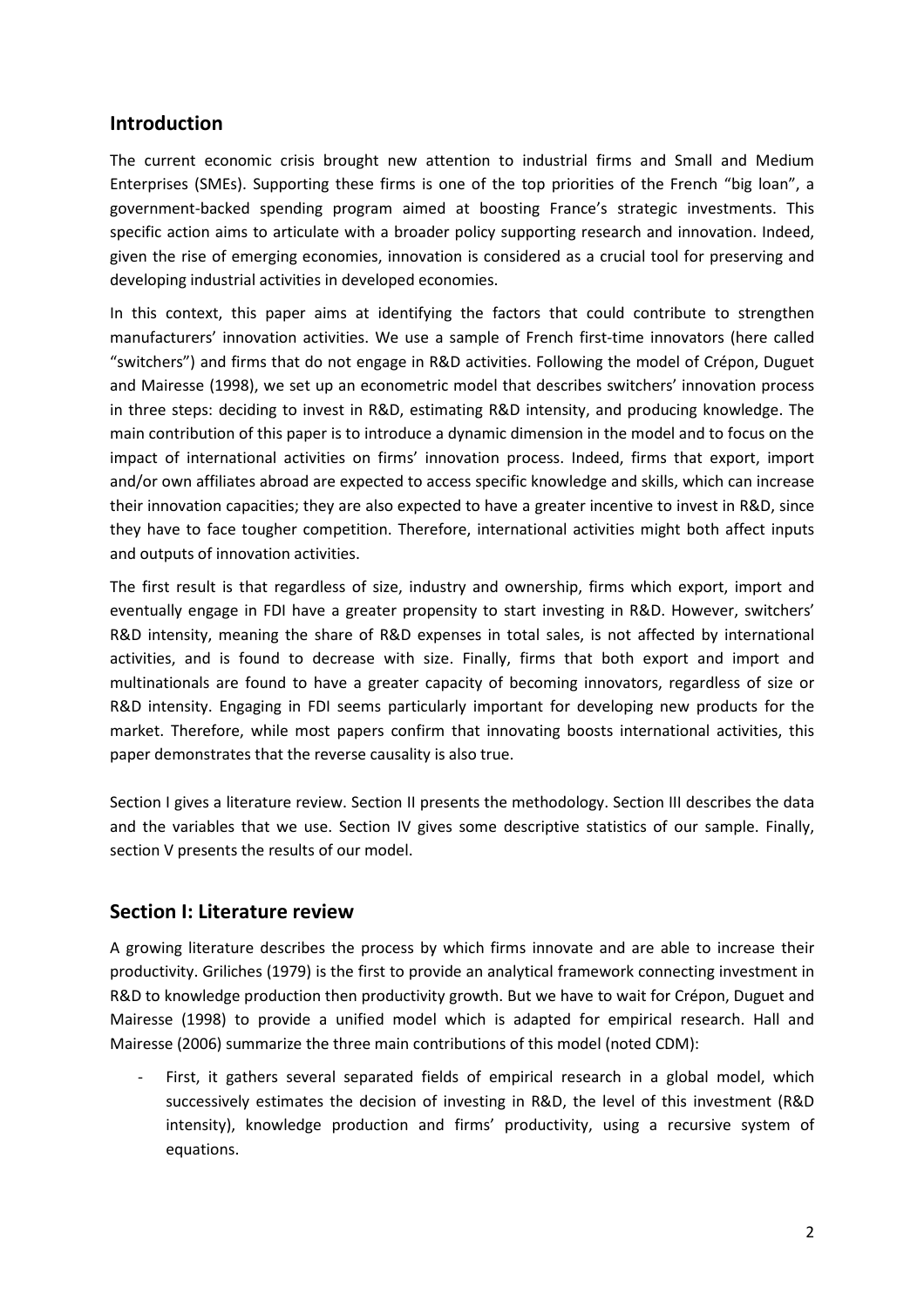- Second, it allows the use of new informative on innovation activities. For instance, the European Community Innovation Surveys (CIS) provide new information on knowledge output (share of sales due to new products for example) and the contribution of different information sources.
- Finally, this model allows to correct several bias that arise when analyzing the link between innovation and productivity, such as selection bias (not all firms choose to invest in R&D), the endogeneity of regressors, and the qualitative nature of the dependant variable.

More and more papers rely on the CDM model. Its success is partly due to its flexibility, since all variables and equations can easily be adapted to answer a specific issue. As stressed by Hall and Mairesse (2006), this lack of harmonization in the model specification, which goes with great heterogeneity in the results, does not allow to give clearcut conclusions concerning the link between innovation and productivity. However, these papers set some stylized facts. First, the decision of investing in R&D is positively correlated with size and market shares (Crépon *et al.*, 1998 ; Benevante, 2006 ; Griffith *et al.*, 2006 ; Lööf and Heshati, 2006). This is consistent with the Schumpeterian theory, which predicts that the incentive to invest in R&D increases with market power, as it guarantees higher returns on investment. However, the influence of size and market share on R&D intensity (R&D expenses per employee) is more ambiguous and depends on the specification of the model, some authors finding a positive correlation (Benavente, 2006), some a negative one (Lööf and Hesmati, 2006), and some no correlation at all (Jefferson *et al.*, 2006). Finally, as expected, knowledge output increases with R&D expenses, and has a positive impact on firms' productivity, regarless of size or industry (Crépon *et al.*, 1998; Lööf and Hesmati, 2006 ; Jefferson *et al.*, 2006). It is important to precise that all these studies show evidence for correlation only, not causality.

The model of Helpman *et al.* (2004) allows extending the link between innovation and productivity to international activities. This model with heterogeneous firms predicts that only the most productive firms can have international activities. Indeed, exporting, and to a larger extent investing abroad, imply high fixed costs, and only a minority of firms can meet the requirements in terms of size, productivity, skilled workers, knowledge of foreign markets etc. Therefore, exporters and multinationals exhibit a productivity premium, which is already well documented by many papers (see the review by Greenaway and Kneller, 2007). This premium was initially considered as exogenous: each firm draws a random level of productivity, which determines its degree of internationalization. However, several papers now try to understand how firms can increase their productivity and consciously self-select on foreign markets. Especially, Yeaple (2005) constructs a model where firms are initially identical then have the possibity to choose different technologies, which affects the level of their fixed costs: in this framework, innovating increases productivity and therefore helps to overcome the barriers for entering foreign markets<sup>4</sup>. This theoretical link between innovation and the propensity to export is confirmed by empirical studies: using Belgium data, Van Beveren and Vandenbussche (2010) show that first-time exporters anticipate their entry on export markets by innovating. Using German data, Becker and Egger (2007) confirm that innovation (and mostly product innovation) significantly increases the propensity of exporting, using matching techniques.

 $\overline{a}$ 

<sup>&</sup>lt;sup>4</sup> However, the productivity premium of exporters is not entirely explained by innovation activities. Indeed, Bellone *et al.* (2009) show that export premia remain significant even after controlling for product or process innovation. These premia could also come from other specific characteristics of exporters concerning organization or management.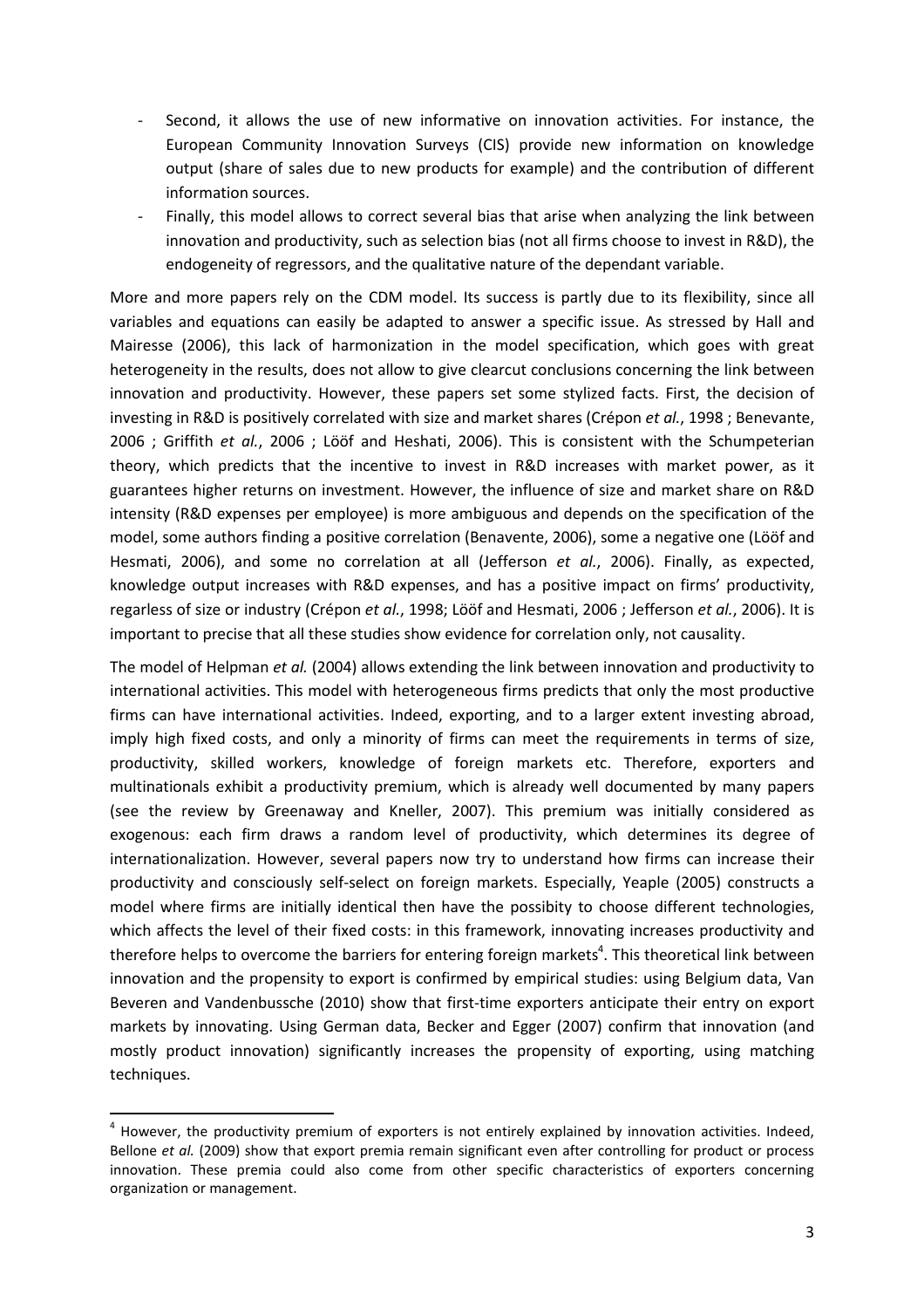According to the theory of multinationals, there is a more direct link between innovation and FDI, that does not go through the level of productivity: firms invest abroad because they own specific assets (Markusen, 1995). This strategy is known as "asset-exploiting" (Dunning and Narula, 1995): firms seek to exploit their competitive advantage on new markets. Their innovation activities remain located at home in the parent company, while their affiliates abroad just adapt products to local consumers and distribute them without adding any major modification. This strategy implies that innovation activities precede FDI, since the aim of investing abroad is to exploit a pre-existing competitive advantage.

Although most papers examine whether innovation contributes to the degree of internationalization of firms, some papers also consider the opposite causality: being an exporter or a multinational firm could boost innovation activities. Concerning exporters, this is the "learning by exporting" hypothesis. According to Clerides *et al.* (1998), these learning effects might come from foreign buyers by giving some technical expertise to exporters. Following the same logic, Crespi *et al.* (2008) show that exporters learn more from their clients and suppliers, and that this could be a source of their productivity. Damijan *et al.* (2008) show that exporters are more likely to innovate in process and therefore increase their productivity.

Although the same mechanisms could apply to multinational firms, the idea that firms could become more innovative by investing abroad is also inherent to "asset-seeking" strategies (Dunning and Narula, 1995). Here, firms do not invest abroad in order to exploit their own assets but in order to acquire new ones. Their objective is to extend their network and acquire technologies and knowledge they could not access before. The incentive for such strategies is especially high when knowledge is tacit and can be assimilated only through local presence. Assets acquired abroad might be combined with the firm's own assets in order to create new ones. One good illustration is the investments in research centers, which are associated to knowledge externalities. In this spirit, assetseeking strategies might result in innovations both in the investing and the invested country when the parent company and its affiliates abroad enjoy complementarity between their assets.

# **Section II: Methodology**

In order to estimate the probability of starting innovation activities, we set up an econometric model which is largely inspired by the CDM model, and describes firms' innovation process in three steps:

- First, each firm decides whether to invest in R&D or not;
- Second, the firm determines the level of its investment ;
- Finally, the firm produces knowledge using all inputs of innovation (R&D expenses, other information within the group etc.).

The CDM model adds a final step where firms' productivity is determined by their innovation activities and other classic inputs, such as labor and capital. However, our data provides no information on capital and does not allow to build a robust measure of productivity, so we have to skip this step.

The model consists in a recursive system of three equations. The first one describes the probability that firm i invests in R&D at period t:

$$
RD_{it}^* = C + \beta_{it} X_{it} + u_{it} \qquad (1)
$$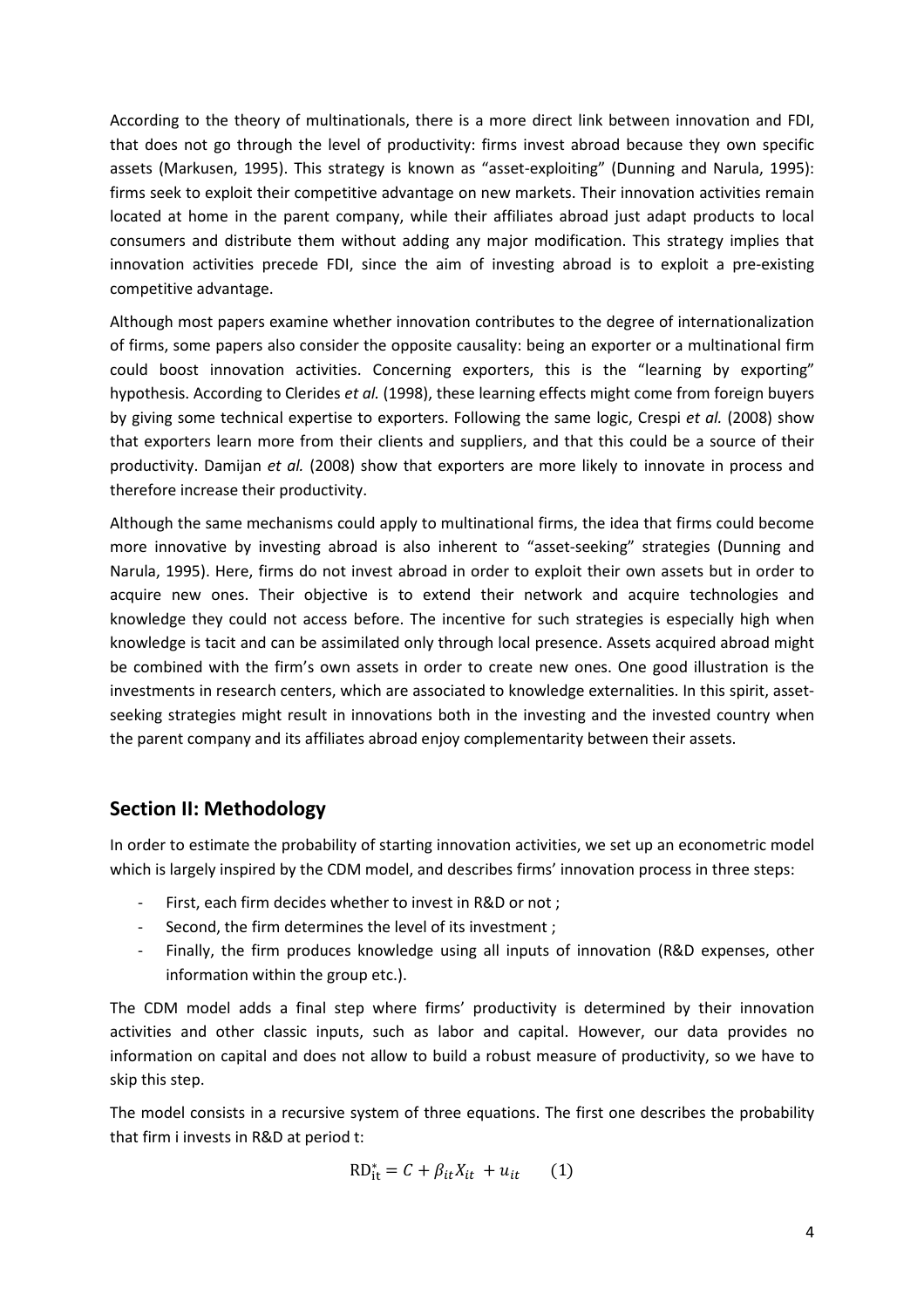Where *RD\** represents the expected utility of investing in R&D, *X* is a vector of regressors (including international activities), and *u* is the error term. Given that we can only observe if firms have effectively invested in R&D (with the dummy *RD*), equation (1) becomes:

$$
RD_{it} = \begin{cases} 1 \text{ if } R_{it}^{*} = C + \beta_{it} X_{it} + u_{it} > A \\ 0 \text{ if } R_{it}^{*} = C + \beta_{it} X_{it} + u_{it} \le A \end{cases} (2)
$$

One firm decides to invest in R&D if the expected utility reaches a certain value *A*. Then the second equation of the model estimates R&D intensity (noted *IRD*, often defined as the ratio R&D expenses –number of employees), conditionally to the decision of investing in R&D:

$$
IRD_{it} = \begin{cases} IRD_{it}^{*} = C + \gamma_{it}X_{it} + \varepsilon_{it} & \text{if } RD_{it} = 1\\ 0 & \text{if } RD_{it} = 0 \end{cases}
$$
 (3)

Equations (2) and (3) are jointly estimated with a generalized Tobit model by maximum likelihood, using the "Heckman" command in STATA (where (2) is the selection equation). The main advantage of this method is that R&D intensity is not estimated only for firms which invest in R&D, but for all firms in the sample. Therefore, the estimation of (3) does not suffer from a selection bias.

Finally, we estimate the probability of innovating with a knowledge production function:

$$
INNOV_{it} = C + \delta_{it} X_{it} + \alpha_{it} IRD_{it}^* + \varphi_{it} \qquad (4)
$$

Where *INNOV* is a dummy indicating whether the firm innovates or not (see the definitions further), *X* is a vector of firms' observable characteristics, and *IRD\** is the R&D intensity estimated in (3). Considering these estimates and not the R&D intensity which is effectively observed allows to account for selection (because the equation is estimated for all firms and not only innovative ones) and endogeneity (the R&D intensity estimated in (3) accounts for the fact that investing in R&D depends on firms' characteristics, like size, international activities and ownership).

As mentioned before, the literature initiated by Crépon *et al.* (1998) finds evidence for correlation between performance, investing in R&D and knowledge output, but does not allow to discuss causality. This is mostly due to the fact that these studies only use one survey, and therefore do not include any dynamic analysis. The main contribution of this paper is to identify the factors of becoming an innovative firm (therefore give some evidence for causality) by adapting the CDM model in the following way:

- We only consider firms which are surveyed two consecutive times, and restrict the sample to firms that were not engaged in innovation activities during the first period. Therefore, our model compares first-time innovators with firms which never engage in innovation activities.
- All regressors in (2), (3) and (4) are lagged (except the estimated R&D intensity in (4)), in order to introduce some dynamic in the model.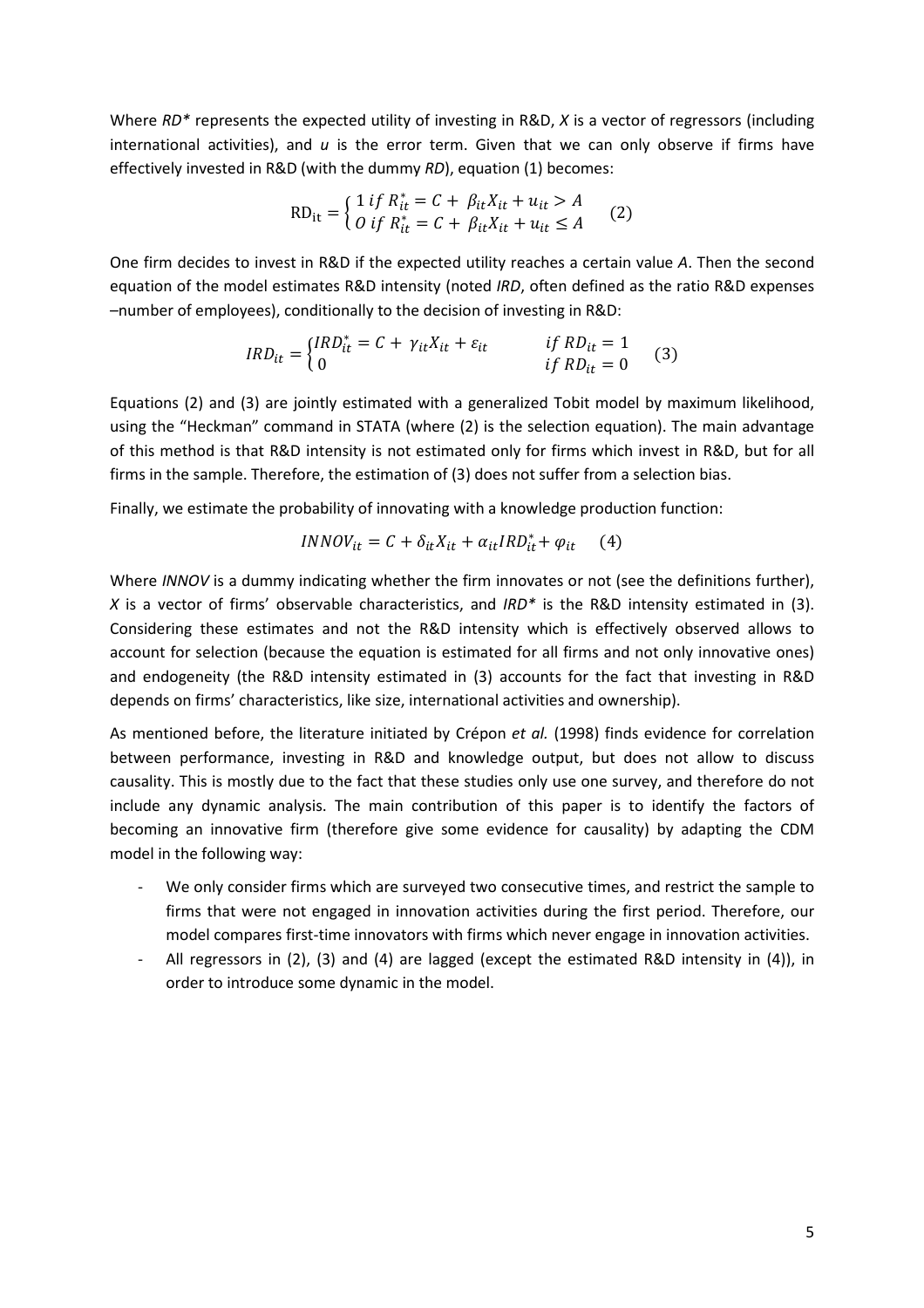# **Section III: Data**

Our sample is the merge of two consecutive French Community Innovative Surveys (CIS), CIS4 and CIS6, which respectively cover the periods  $2002 - 2004$  and  $2004 - 2006<sup>5</sup>$ . These surveys question firms about their innovation activities in the following way: first, each firm gives some basic information on its activity (industry, sales, employment), then indicates if it had product innovation (i), process innovation (ii), if it engaged in a R&D activity still ongoing (iii), or finally abandoned (iiii). If the firm is in one of these four cases, it has to report its R&D expenses, indicate whether it engaged in cooperations for innovation, and evaluate the sources and the effects of innovation activities (increase of market shares, cost reduction etc.). The method for cleaning the sample is detailed in appendix I.

The sample is merged with the LiFi (« Liaisons Financières » or financial links) survey from the French office of statistics (INSEE). First, this survey allows adding information about ownership: we are able to identify independent firms<sup>6</sup>, parent companies and group affiliates; for the latter, we can determine the nationality of the group<sup>7</sup>, so we can distinguish French- from foreign-owned affiliates. Second, we can identify which firms are engaged in outward Foreign Direct Investment (FDI), meaning firms that own at least 10% of the capital of a foreign company.

Finally, we use data from the French customs in order to identify exporters and importers of goods. With this information, we can define several groups of firms according to their degree of internationalization:

- Domestic firms, which have no exports, no imports, and no affiliate abroad. This is the reference group.
- Firms that export only ;
- Firms that import only ;

l

- Firms that export and import (without FDI);
- Finally multinational firms, which nearly all happen to be importers and exporters in the sample.

We want to identify which factors encourage starting innovation activities, so we have to use a balanced sample. We restrict the sample to firms which do not engage in innovation activities in the first period (CIS4). As often mentioned in the literature, choosing the indicators for innovation activities is not a trivial issue. Indeed, several indicators are available for knowledge output (product innovation, process innovation, products new for the market, sales of new products for the market, patents, marketing or organizational innovation etc.), which may use several inputs (expenses of internal R&D, external R&D, acquisition of equipments and softwares, co-operation, training etc.). This brings questions about the definition of innovative firms: we can distinguish firms which invest in R&D without concrete innovation, those that invest in R&D and produce knowledge, and those that innovate without investing in R&D. The advantage of the CDM model is to consider several steps in the process of producing knowledge, so our analysis can cover these three types of firms. However, we still have to set some definitions:

 $<sup>5</sup>$  Note that only industrial firms are surveyed both by CIS4 and CIS6.</sup>

 $6$  Firms which are not surveyed by LiFi are considered as independent.

<sup>&</sup>lt;sup>7</sup> We consider that the nationality of business groups is determined by the location of its heading company.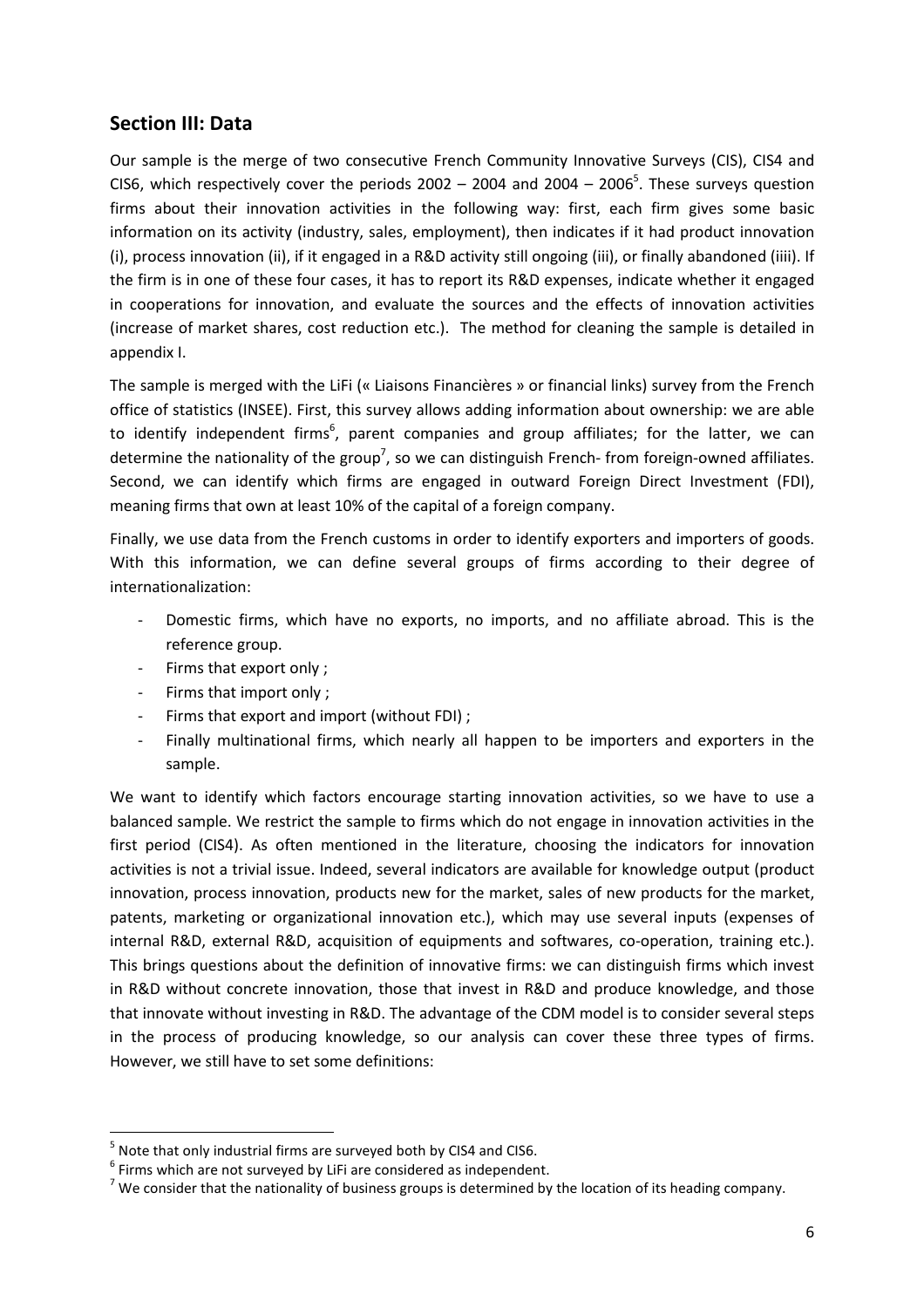- We only consider two indicators for innovation output: product and process innovation. We also make a focus on firms that introduce a new product for the market $^8$ , that we separate from simple imitators. All these measures of innovation are self-reported. One could consider a more objective measure such as patents but we find it too restrictive. We prefer not to use the share of sales due to new products for the market because of the asymmetry of the distribution.
- For R&D expenses, we consider both internal and external expenses. In practice, internal expenses essentially gather wages of employees doing R&D activities, whereas external expenses also cover the acquisition of machinery and softwares (which is not linked to internal R&D) as well as the acquisition of external knowledge.
- R&D intensity is the ratio of R&D expenses on total sales. Most papers consider R&D expenses per employee, but we consider that firms do not determine their investment in R&D according to their number of employees, but according to their revenues. Moreover, innovation activities do not necessarily rely on firms' own employees (for example, firms may turn to a consulting group or a university to make a specific study), so R&D expenses per employee do not seem to be a comprehensible measure of the effort in R&D.

The sample is restricted to firms which are neither innovative, neither investing in R&D in the period  $(2002 - 2004)$ . We define "switchers" as firms becoming innovators in the second period  $(2005 - 100)$ 2006). They will be compared to firms which invest in R&D without concrete results, and firms that still do not invest in R&D.

# **Section IV: Descriptive statistics**

The sample gathers 753 firms, with 220 switchers. These switchers are composed of:

- 153 innovators in product ;
- 158 innovators in process ;

 $\overline{a}$ 

- 91 innovators in product and process ;
- 101 firms that introduce new products for the market.

Innovation activity often implies R&D expenses, with some exceptions. Indeed, the proportion of firms investing in R&D is close to the proportion of firms becoming innovators, regardless of the size class (see table 1). There are only 37 switchers that do not report R&D expenses at the end of the period (but 88 that do not report internal expenses). Inversely, only 12 firms engage in R&D expenses without reporting any product or process innovation.

 $^8$  Note that firms might not use the same benchmark in order to define their product as "new to the market". Especially, exporters and multinational firms might compare their products to a wider range of goods than domestic firms, as they can see more directly what is being made abroad. Therefore, domestic firms might more easily consider that they introduce a new product to the market than global firms.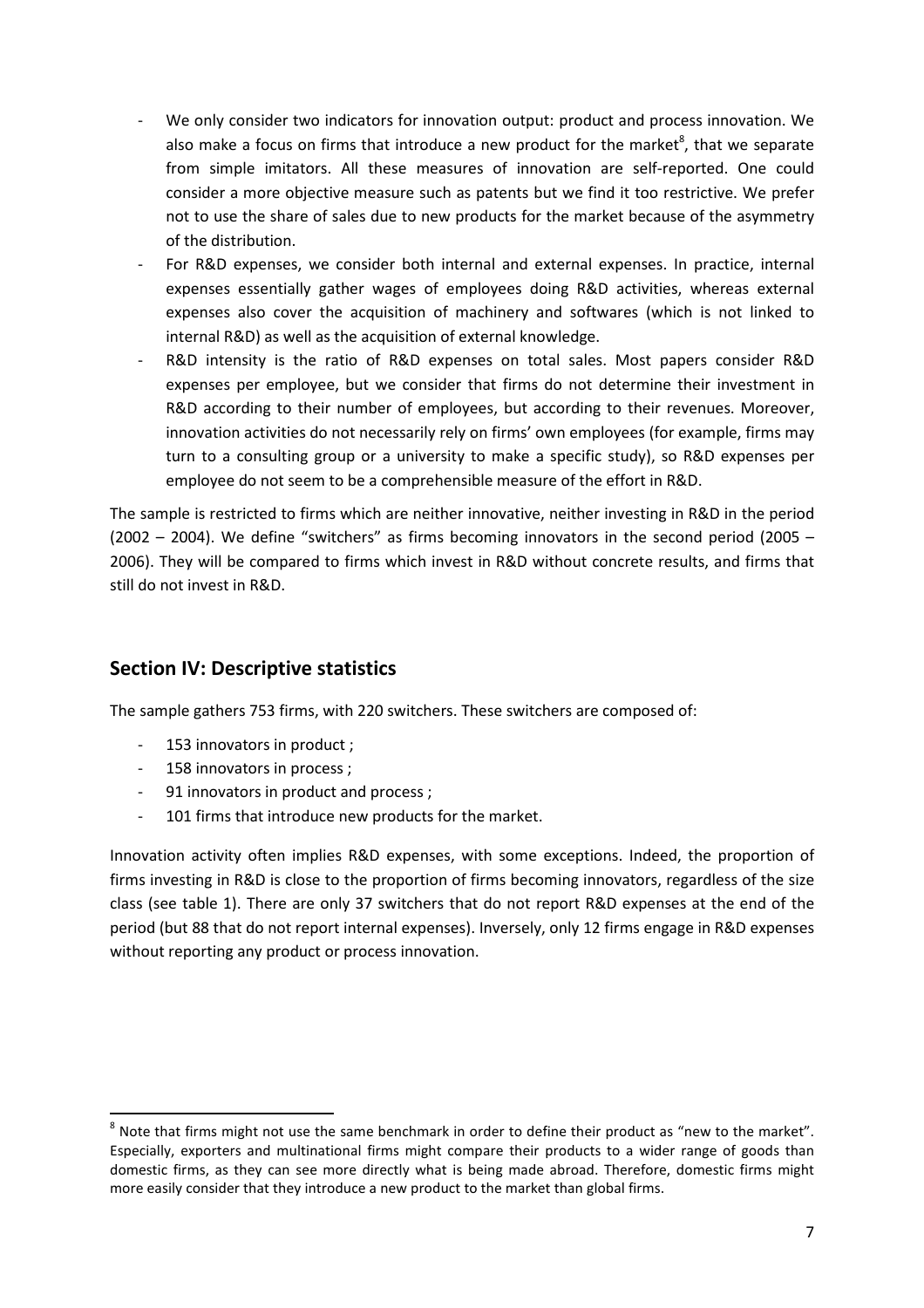|                                                     | Sales         |       |                                    |                 |               |      |  |
|-----------------------------------------------------|---------------|-------|------------------------------------|-----------------|---------------|------|--|
| Innovation activities                               | Less than 5   |       | $5 - 10$ million $10 - 20$ million | 20 - 50 million | More than 50  | All  |  |
|                                                     | million euros | euros | euros                              | euros           | million euros |      |  |
| % of innovative firms                               | 21%           | 22%   | 27%                                | 34%             | 39%           | 29%  |  |
| % of firms introducing a new product for the market | 10%           | 10%   | 10%                                | 16%             | 20%           | 13%  |  |
| % of firms investing in internal R&D                | 12%           | 13%   | 18%                                | 26%             | 25%           | 19%  |  |
| % of firms investing in R&D                         | 18%           | 19%   | 25%                                | 32%             | 35%           | 26%  |  |
| Ratio R&D expenses - total sales (median)*          | 1.1%          | 1.1%  | 1.3%                               | 0.6%            | 0.7%          | 0.8% |  |

#### **Table 1: Innovation activities according to size**

*\* Computed for firms investing in R&D only.*

l

*Sample : 753 French manufacturers that do not innovative over the period 2002 - 2006, or start innovation activities in 2005 - 2006 only (switchers).*

*Sources : CIS4 and CIS6 - Author's calculation.*

As expected, the share of firms becoming innovators increases with size. This is probably due to the fact that larger firms also appear more likely to invest in R&D. However, they do not necessarily exhibit a higher R&D expenses – total sales ratio. This first finding suggests that larger firms do not become innovators because they allocate more resources to R&D, and that other factors could also increase their innovativity.

Comparing the characteristics of switchers and firms that do not innovate over the period reveals that switchers exhibit more international activities (see table 2). They are more likely to belong to business groups, especially foreign ones, but do not appear more oriented in technology-intensive industries<sup>9</sup>. Switchers which introduce new products for the market have the particularity of having more connections with foreign entities, either by belonging to a foreign group or by owning affiliates abroad.

#### **Table 2: Firms' characteristics in 2004 according to their innovation activities in 2006**

|                                                                                        |                      | <b>Switchers</b>       |                     |  |  |
|----------------------------------------------------------------------------------------|----------------------|------------------------|---------------------|--|--|
|                                                                                        | Non-innovative firms | Product and/or process | New product for the |  |  |
|                                                                                        |                      | new for the firm only  | market              |  |  |
| <b>Number of firms</b>                                                                 | 533                  | 119                    | 101                 |  |  |
| Sales (% of firms)                                                                     |                      |                        |                     |  |  |
| Less than 5 million euros                                                              | 24%                  | 16%                    | 16%                 |  |  |
| 5 - 10 million euros                                                                   | 20%                  | 13%                    | 14%                 |  |  |
| 10 - 20 million euros                                                                  | 17%                  | 18%                    | 12%                 |  |  |
| 20 - 50 million euros                                                                  | 18%                  | 23%                    | 23%                 |  |  |
| More than 50 million euros                                                             | 21%                  | 30%                    | 36%                 |  |  |
| Workforce (% of firms)                                                                 |                      |                        |                     |  |  |
| More than 50 employees                                                                 | 29%                  | 19%                    | 21%                 |  |  |
| 50 - 100 employees                                                                     | 28%                  | 21%                    | 18%                 |  |  |
| 100 - 250 employees                                                                    | 15%                  | 21%                    | 16%                 |  |  |
| 250 - 500 employees                                                                    | 21%                  | 29%                    | 27%                 |  |  |
| More than 500 employees                                                                | 7%                   | 9%                     | 19%                 |  |  |
| Industry's technological intensity (% of firms)                                        |                      |                        |                     |  |  |
| low-tech                                                                               | 52%                  | 48%                    | 55%                 |  |  |
| Middle-low tech                                                                        | 17%                  | 18%                    | 13%                 |  |  |
| Middle-high tech                                                                       | 22%                  | 24%                    | 24%                 |  |  |
| High-tech                                                                              | 9%                   | 10%                    | 8%                  |  |  |
| Ownership (% of firms)                                                                 |                      |                        |                     |  |  |
| Independent                                                                            | 27%                  | 19%                    | 14%                 |  |  |
| French business group                                                                  | 55%                  | 57%                    | 54%                 |  |  |
| - small group (less than 250 employees)                                                | 23%                  | 14%                    | 15%                 |  |  |
| - medium group (250 - 5 000 employees)                                                 | 24%                  | 29%                    | 30%                 |  |  |
| - large group (more than 5 000 employees)                                              | 8%                   | 14%                    | 10%                 |  |  |
| Foreign business group                                                                 | 18%                  | 24%                    | 32%                 |  |  |
| International activities (% of firms)                                                  |                      |                        |                     |  |  |
| Domestic firms                                                                         | 17%                  | 5%                     | 6%                  |  |  |
| Only exporters                                                                         | 7%                   | 3%                     | 4%                  |  |  |
| Only importers                                                                         | 13%                  | 8%                     | 4%                  |  |  |
| Exporters and importers (no FDI)                                                       | 54%                  | 77%                    | 67%                 |  |  |
| <b>Multinational firms</b>                                                             | 9%                   | 7%                     | 19%                 |  |  |
| Reading : 19% of firms that introduce a new product for the market are multinationals. |                      |                        |                     |  |  |

*Sample : 753 French manufacturers that do not innovative over the period 2002 - 2006, or start innovation activities in 2005 - 2006 only (switchers).*

*Sources : CIS4 and CIS6, LiFi, French customs - Author's calculation.*

Switchers largely consider their group as their first information source for innovating, followed by suppliers, clients and competitors (see table 3 and details about its construction in appendix II). Innovation activities are mostly driven by demand: they especially aim at conquering new market shares, through increasing the range of products and/or improving their quality. The optimization of

<sup>&</sup>lt;sup>9</sup> Industries are ranked according to their technological intensity using the OCDE/eurostat nomenclature based on NACE rev. 1.1 at 3-digit level. There are four levels of technological intensity: low, medium-low, mediumhigh and high.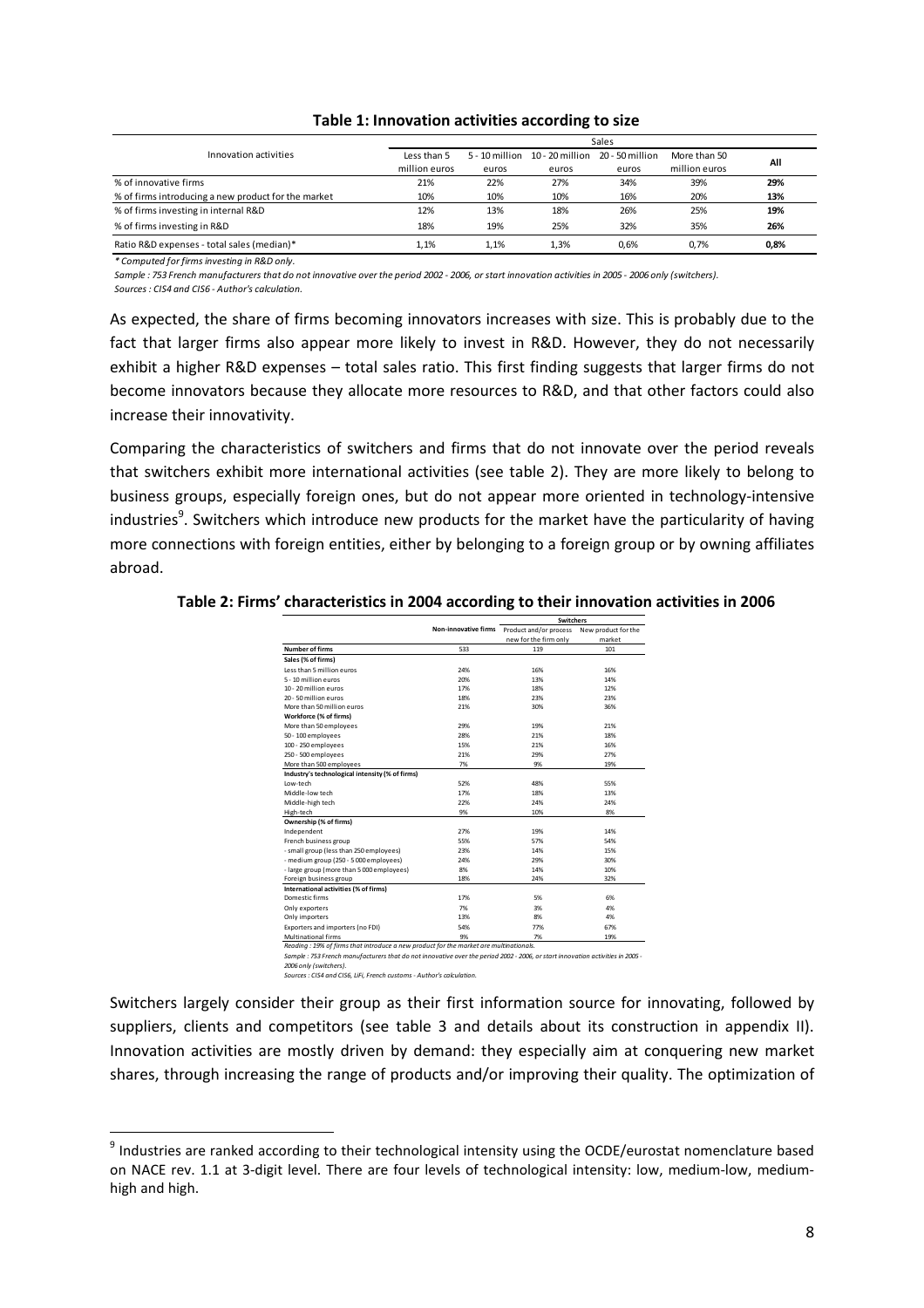production processes, through cost reduction, increased production capacities or improved production flexibility, seems to be a secondary objective $^{10}$ .

| <b>Number of firms</b>                                                          | 220 |
|---------------------------------------------------------------------------------|-----|
| Information sources (% of firms giving a higher score to this specific source   |     |
| than the average score for their sources)                                       |     |
| Internal (firm and group)                                                       | 87% |
| Suppliers                                                                       | 65% |
| Clients                                                                         | 55% |
| Competitors                                                                     | 40% |
| Universities or other higher education insititutes                              | 5%  |
| Government or private non-profit research institutes                            | 5%  |
| Professional associations                                                       | 17% |
| Conferences, fairs, exhibitions                                                 | 35% |
| Consultants, commercial laboratories, R&D enterprises                           | 17% |
| Journals, reviews                                                               | 31% |
| Effects of innovation (% of firms giving a higher score to this specific effect |     |
| than the average score for the effects)                                         |     |
| Increased range of goods or services                                            | 68% |
| Increased quality in goods or services                                          | 60% |
| Increased market shares                                                         | 64% |
| Improved environment impact or health and safety aspects                        | 25% |
| Met regulations or standards                                                    | 33% |
| Improved production flexibility                                                 | 36% |
| Reduced labor cost per produced unit                                            | 36% |
| Reduced materials and energy per produced unit                                  | 22% |
| Increased production capacity                                                   | 39% |

**Table 3: Sources and effects of innovation activities for switchers** 

*Sample : 753 French manufacturers that do not innovative over the period 2002 - 2006, or their group was a more important source of information than average.*

*start innovation activities in 2005 - 2006 only (switchers).*

*Sources : CIS4 et CIS6 - Author's calculation.*

#### **Section IV: Results**

#### **The decision of investing in R&D and R&D intensity**

The first step of our model is to estimate the decision of investing in R&D at the next period (the selection equation), then conditionally to this decision, R&D intensity (share of total sales allocated to R&D expenses). These two equations are jointly estimated with a generalized Tobit model, in order to avoid selection bias and estimate R&D intensity for all firms. This system is estimated using the Heckman command on Stata. We use the same regressors in both equations, meaning:

- Size, estimated by sales. Firms which invest in R&D are expected to be larger than the others, since innovation activities implicate high fixed costs and do not generate immediate revenues. Since the relationship between size and investment in R&D could be non-linear and extreme values could affect the results, we do not use the logarithm of sales but a series of dummies, which correspond to the size classes used in table  $1^{11}$ .
- Ownership affects the extent of the firm's network, therefore its access to specific knowledge and skills. This stock of knowledge is supposed to increase with the group's size. Thanks to LiFi, we can approximate the size of the French part of groups, using the total number of employees $^{12}$ . Moreover, we suppose that foreign-owned affiliates access specific

 $10$  It would be interesting to discuss these results according to switchers' degree of internationalization, but we do not have enough observations to do so.

 $11$  Using the logarithm of sales does not change the main results, especially regarding the impact of international activities.

 $12$  We define three classes of French business groups: small groups employ less than 250 employees, medium groups employ between 250 and 5 000 employees and large groups employ more than 5 000 employees. They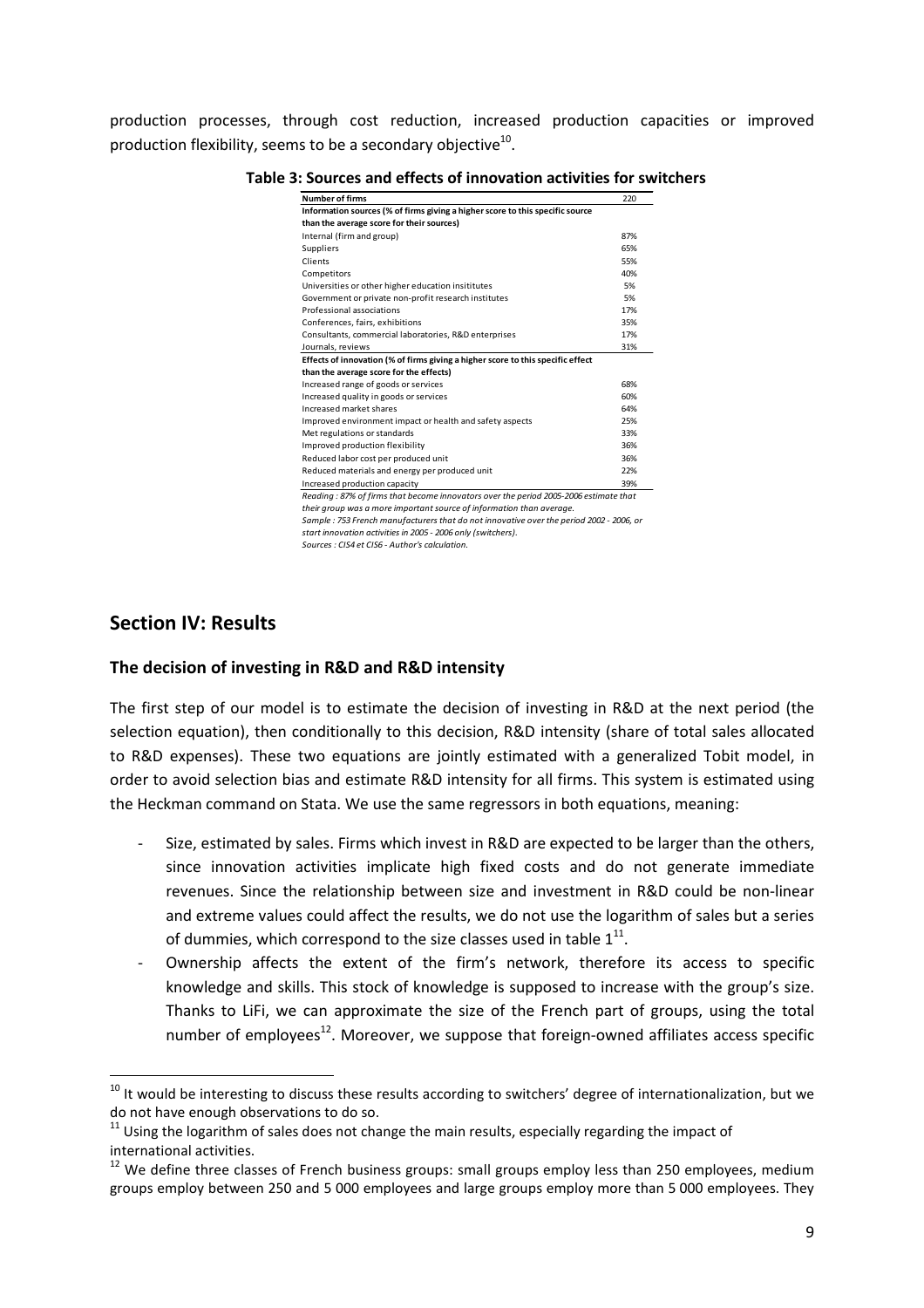knowledge and can more easily overcome different obstacles in the innovation process (see Dachs and Ebersberger, 2009), so we mark them with an additional dummy. Independent firms are the reference group.

- Industry, using the French nomenclature of activities (NAF) at 2-digit level.
- International activities: we separate domestic firms (reference group) from exporters only, importers only, exporters and importers, and multinational firms.

All regressors are lagged, as we are interested in the determinants of starting to invest in R&D. In order to match with the CIS timeframe, regressors are dated from 2004, whereas the dependant variable is investment in R&D in 2006. Results of this first system of equations are reported in columns (1) and (2) of table 4.

The propensity of starting to invest in R&D does not seem to be affected by size. In fact, size seems to be the condition to access to a network, since it does become significant when ownership and international activities are dropped from the model. The group's size and nationality matter: only foreign-owned affiliates and firms which belong to large French business group are more likely to start investing in R&D. Finally, international activities are significant factors only for firms that both export and import, and those that engage in FDI. Their incentive to invest in R&D might come from greater exposition to foreign competition, which accelerates the need to renew their products and reduce their costs.

However, ownership and international activities do not seem to affect R&D intensity. Conditionally to the decision of investing, we find that switchers' R&D intensity decreases with sales. This could mean that the first investment in R&D is always a cautious one, regardless of size: for example, it will consist in employing a small number of researchers, and will evolve progressively, according to the research' first results. In that case, the initial investment will take the form of a fixed cost, which mechanically appears smaller for large companies.

|                                  | <b>Investment in R&amp;D</b>        |                   | Knowledge output              |                                    |
|----------------------------------|-------------------------------------|-------------------|-------------------------------|------------------------------------|
| <b>REGRESSORS</b>                | (1) Decision of<br>investing in R&D | (2) R&D intensity | (3) Product and/or<br>process | (4) New products<br>for the market |
| 5 - 10 million euros             | $-0.212$                            | $-0.360$          | $-0.135$                      | $-0.0871$                          |
|                                  | (0.187)                             | (0.395)           | (0.205)                       | (0.258)                            |
| 10 - 20 millions euros           | $-0.142$                            | $-0.145$          | $-0.170$                      | $-0.287$                           |
|                                  | (0.195)                             | (0.398)           | (0.192)                       | (0.247)                            |
| 20 - 50 million euros            | $-0.0258$                           | $-1.024**$        | 0.0242                        | 0.0312                             |
|                                  | (0.203)                             | (0.460)           | (0.341)                       | (0.417)                            |
| More than 50 million euros       | $-0.101$                            | $-0.792$          | $-0.0199$                     | 0.0271                             |
|                                  | (0.216)                             | (0.483)           | (0.307)                       | (0.372)                            |
| Small French group               | 0.145                               | 0.162             | $-0.0141$                     | 0.119                              |
|                                  | (0.170)                             | (0.396)           | (0.171)                       | (0.222)                            |
| Medium French group              | $0.311*$                            | 0.637             | 0.240                         | 0.274                              |
|                                  | (0.179)                             | (0.444)           | (0.242)                       | (0.297)                            |
| Large French group               | $0.468***$                          | $1.112*$          | 0.265                         | 0.212                              |
|                                  | (0.220)                             | (0.573)           | (0.351)                       | (0.432)                            |
| Foreign-owned firms              | $0.365**$                           | 0.561             | 0.273                         | 0.407                              |
|                                  | (0.186)                             | (0.508)           | (0.238)                       | (0.295)                            |
| Only exporters                   | 0.278                               | 0.167             | 0.275                         | 0.230                              |
|                                  | (0.289)                             | (0.740)           | (0.282)                       | (0.348)                            |
| Only importers                   | 0.00272                             | $-0.181$          | 0.172                         | $-0.0827$                          |
|                                  | (0.254)                             | (0.578)           | (0.242)                       | (0.329)                            |
| Exporters and importers (no FDI) | $0.742***$                          | 0.285             | $0.734***$                    | $0.553**$                          |
|                                  | (0.200)                             | (0.525)           | (0.208)                       | (0.260)                            |
| Multinational firms              | $0.698***$                          | 0.135             | $0.700***$                    | $0.789**$                          |
|                                  | (0.259)                             | (0.571)           | (0.257)                       | (0.309)                            |
| log (R&D intensity)              |                                     |                   | 0.131                         | 0.169                              |
|                                  |                                     |                   | (0.254)                       | (0.298)                            |

#### **Table 4: Estimation of the decision of investing in R&D, R&D intensity and knowledge output for switchers**

Legend : \*\*\* means significativity at 1%, \*\* at 5% , \* at 10%.<br>Sample : 753 French manufacturers that do not engage in innovation activities over the period 2002 - 2006, or start innovation<br>activities in 2005 - 2006 only (

*Sources : CIS4 and CIS6, LiFi, French customs - Author's calculation.*

<u>.</u> respectively gather 153, 191 and 71 firms of our sample. The choice of these size classes is based on the French definition of small, medium and large enterprises (decree n°2008-1354), which takes into account the size of the group.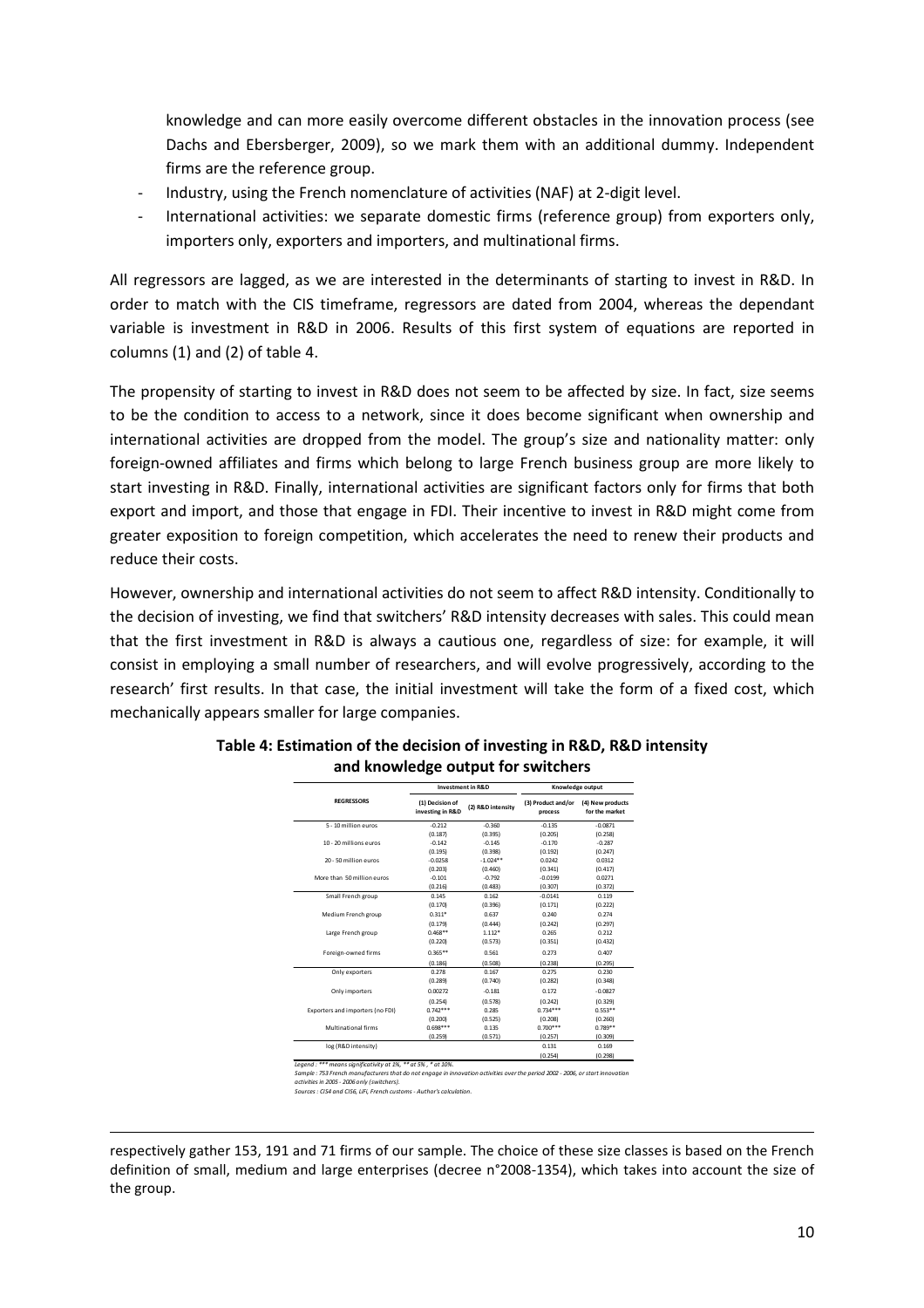#### **The propensity of becoming an innovator**

We now estimate the propensity of becoming an innovator. To this end, we use the R&D intensity estimated in the previous step, which allows accounting for selection and endogeneity, and all other regressors from previous estimations. First, we include all switchers in the regression (production and process innovation, results in column (3) of table 4), then only include those that introduce new products for their market (results in column (4)).

All things being equal, becoming an innovator essentially depends on international activities. This result is independent from the fact that international activities are mostly handled by large firms and encourage these to invest in R&D: it seems that the greater capacity of these firms to become innovators also relies on access to new information sources (elsewhere, only firms which exhibit several forms of internationalization are concerned) and/or on a more efficient use of these sources. Moreover, owning affiliates abroad especially increases the probability of introducing new products for the market. This could come from a closer contact with foreign clients, which helps developing products that are adapted to local demand.

### **Conclusion**

This paper shows that if innovation activities are important to penetrate foreign markets, the inverse causality is also true: firms that both export, import and eventually have affiliates abroad, are more likely to start investing in R&D. Regardless of size and R&D intensity, these same firms have a greater capacity to become innovators. Outward FDI especially appears as a decisive asset for developing new products for the market. While the French government offers premia for firms which relocate their activities in France, this paper shows that yet, outward FDI can be a vector of competitiveness for French manufacturers.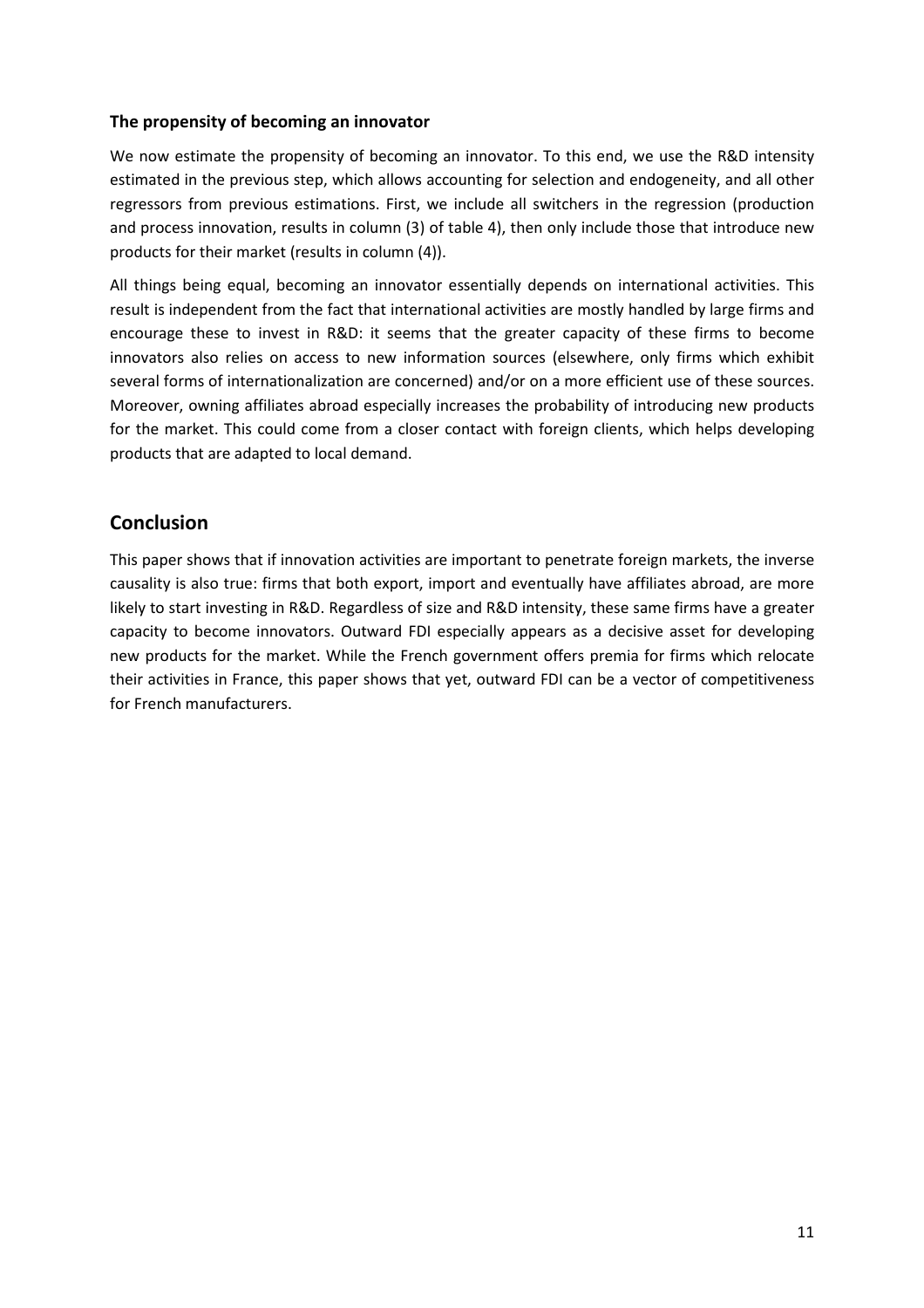#### **BIBLIOGRAPHY**

Bellone F., Guillou S. and Nesta L. (2009), « Are Export Premia robust to Innovation Statistics? », *May 2009,* mimeo, *preliminary version.*

Becker S. and Egger P. (2009), « Endogenous Product versus Process Innovation and a Firm's Propensity to Export », CESifo Working Paper Series 1906, CESifo Group Munich.

Benevante J-M (2006), « The Role of Research and Innovation in Promoting Productivity in Chile, Economics of innovation and New Technology », June-July 2006, v. 15, iss. 4-5, pp. 301-15.

Clerides S., Lach S. and Tybout J. (1998), « Is Learning-by-Exporting Important? Micro Dynamic Evidence from Colombia, Mexico, and Morocco », *Quarterly Journal of Economics*, vol. 113, n°3, pp. 903–947.

Crepon B., Duguet E. and Mairesse, J. (1998), « Research, Innovation, and Productivity: An Econometric Analysis at the Firm Level », *Economics of Innovation and New Technology*, 7(2), pp. 115–158.

Crespi G., Criscuolo C. and Haskel J. (2006), « Productivity, Exporting and the *Learning*-by-Exporting Hypothesis: Direct Evidence from UK Firms », *Centre for Economic Performance*, *LSE*, CEP Discussion Papers.

Dachs B. and Ebersberger B. (2009), « Does foreign ownership matter for the innovative activities of enterprises? », *International Economics and Economic Policy*, June 2009, v. 6, iss. 1, pp. 41-57.

Damijan P, Kostevc C. and Polanec S. (2010), « From Innovation to Exporting or Vice Versa? », *The World Economy*, Blackwell Publishing, vol. 33(3), pp. 374-398, 03.

Dhont-Peltrault E., Gazaniol A. and Peltrault F. (2010), « S'implanter à l'étranger : un atout pour réaliser sa première innovation », *Centre d'Analyse Stratégique*, note de veille n°197, october.

Dunning J.H. and Narula R. (1995), « The R&D activities of foreign firms in the United States », *International Studies of Management & Organization*, Vol. 25 (1-2), pp. 39-73.

Greenaway D. and Kneller R. (2007), « Firm Heterogeneity, Exporting and Foreign Direct Investment », *The Economic Journal*, vol. 117, pp. 134-161.

Griffith R., Huergo E., Mairesse J., and Peters B. (2006), « Innovation and productivity across four european countries », *Oxford University Press*, vol. 22(4), pp. 483-498, Winter.

Griliches Z. (1979), « Issues in Assessing the Contribution of R&D to Productivity Growth », *Bell Journal of Economics*, 10, pp. 92-116.

Hall B. and Mairesse J. (2006), « Empirical studies of innovation in the knowledge-driven economy », *Economics of Innovation and New Technology*, June-July 2006, v. 15, iss. 4-5, pp. 289-99.

Helpman E., Melitz M., and Yeaple S. (2004), « Export Versus FDI with heterogeneous Firms », *The American Economic Review,* vol. 94, n°1, pp. 310-316.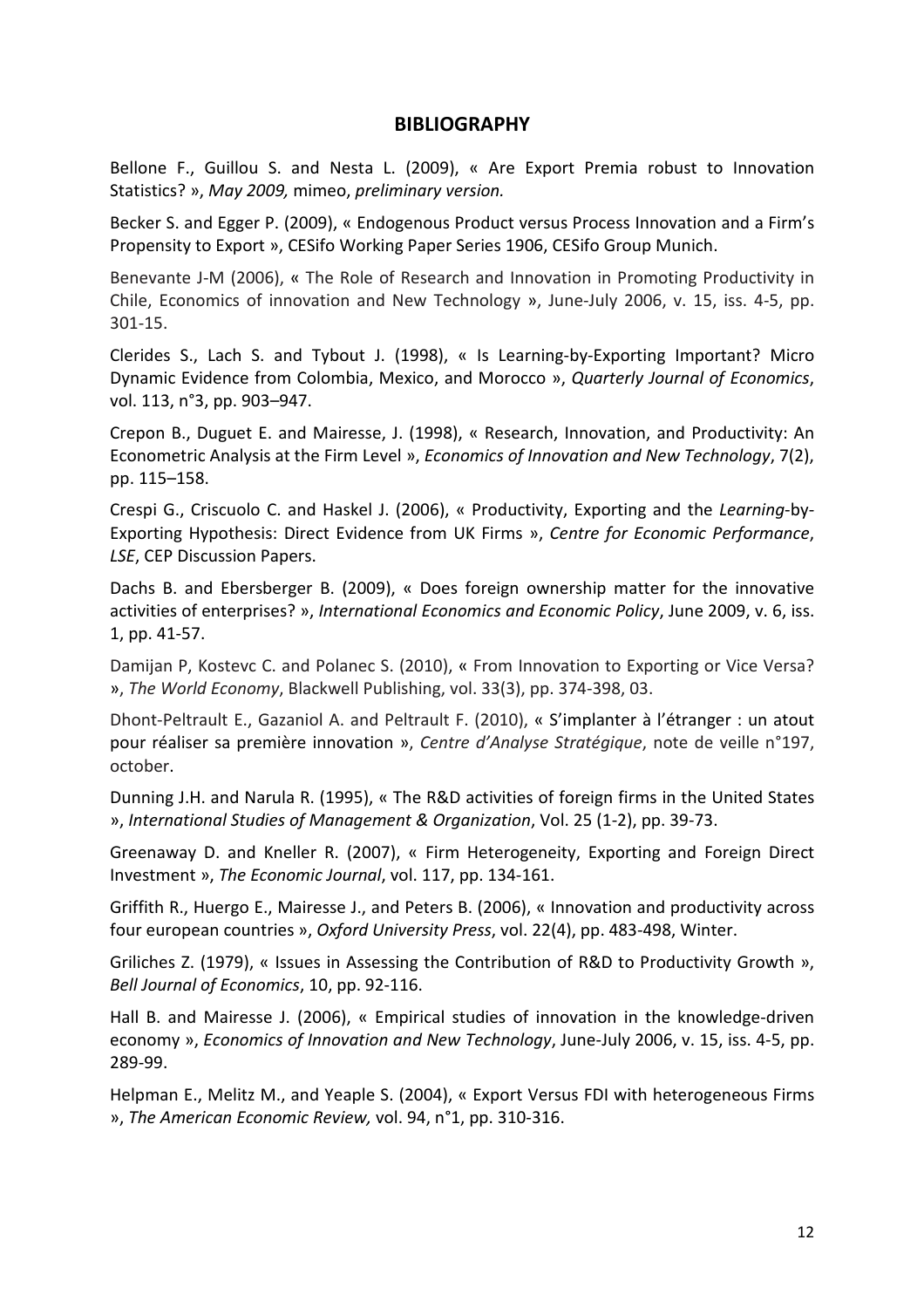Jefferson G., Huama B., Xiaojing G. and Xiaoyun Y. (2006), « R&D Performance in Chinese Industry », *Economics of Innovation and New Technology*, June-July 2006, v. 15, iss. 4-5, pp. 345-66.

Lööf H. and Heshmati A. (2006), « On the relationship between innovation and performance: a sensitivity analysis », *Economics of Innovation and New Technology,* 15(4–5), pp. 317-345.

Markusen J. (1995), « The Boundaries of Multinational Enterprises and the Theory of International Trade », *Journal of Economic Perspectives*, vol. 9, n° 2, pp. 169-189.

Van Beveren I. and Vandenbussche H. (2010), « Product and process innovation and firms' decision to export », *Journal of Economic Policy Reform*, 13: 1, pp. 3-24.

Yeaple S. (2005), « A simple model of firm heterogeneity, international trade, and wages », *Journal of International Economics*, Elsevier, vol. 65(1), pp. 1-20, January.